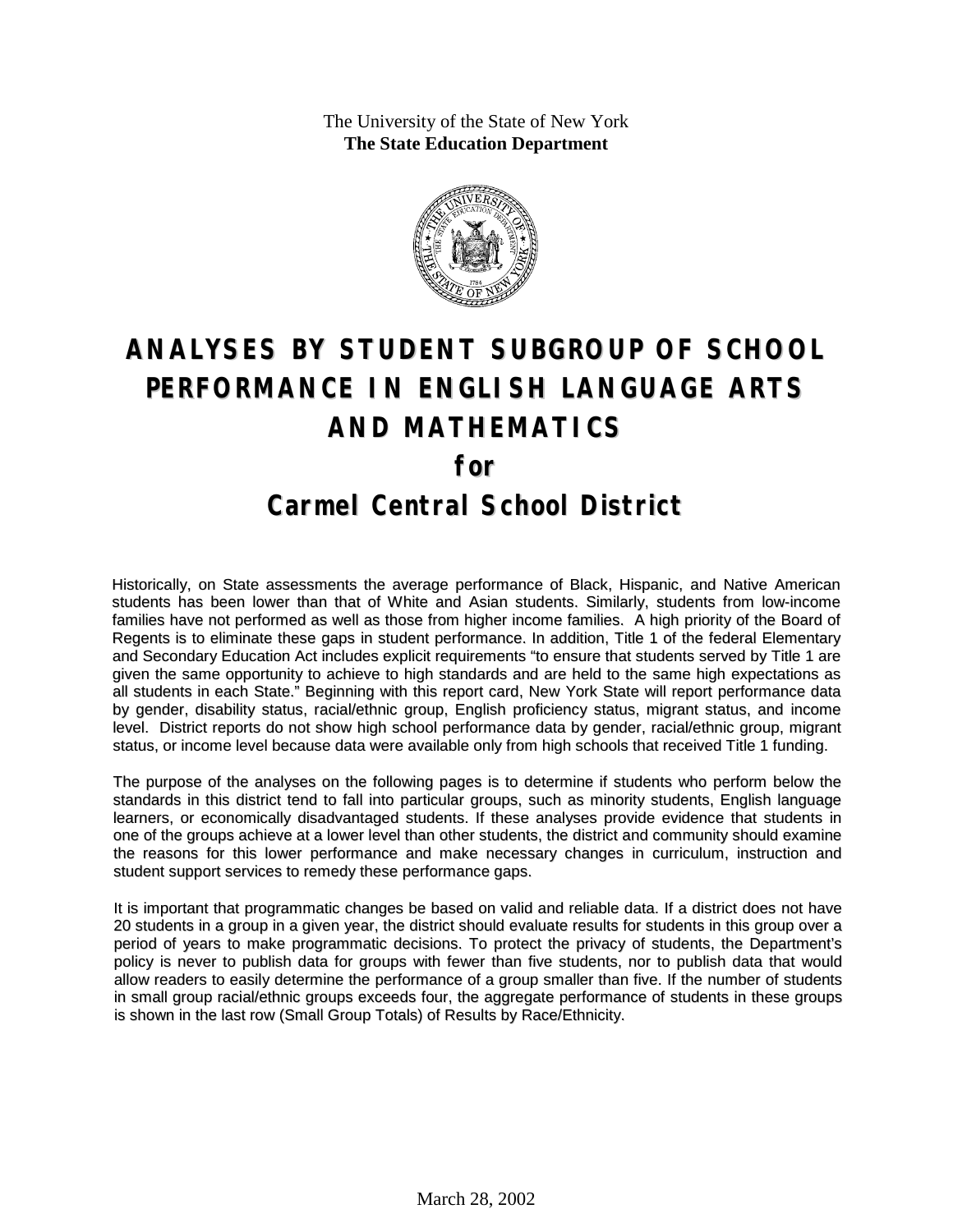# **Elementary English Language Arts**

A description of the performance levels and summary results for all general-education students and all students with disabilities can be found in the *Overview* of the New York State Report Card.

|                                          | <b>Counts of Students</b> |                   |                             |             |             |              |                 |                |                  | <b>Percentages</b><br>of Tested |  |
|------------------------------------------|---------------------------|-------------------|-----------------------------|-------------|-------------|--------------|-----------------|----------------|------------------|---------------------------------|--|
| <b>Student Subgroup</b>                  |                           | <b>Not Tested</b> |                             |             |             |              | <b>Students</b> |                |                  |                                 |  |
|                                          | <b>ALT</b>                | ELL               | No<br>Valid<br><b>Score</b> | Level<br>1  | Level<br>2  | Level<br>3   | Level<br>4      | Total          | Level<br>$2 - 4$ | Level<br>$3 - 4$                |  |
| Results by Race/Ethnicity                |                           |                   |                             |             |             |              |                 |                |                  |                                 |  |
| American Indian/Alaskan<br><b>Native</b> | $\mathbf 0$               | 0                 | 0                           | $\mathbf 0$ | $\mathbf 0$ | $\mathbf 0$  | 0               | 0              | 0%               | 0%                              |  |
| <b>Black</b>                             | $\mathbf 0$               | 0                 | 0                           | 0           | 3           | $\mathbf{1}$ | 3               | $\overline{7}$ | 100%             | 57%                             |  |
| Hispanic                                 | $\mathbf{1}$              | $\mathbf{1}$      | $\pmb{0}$                   | 3           | 6           | 10           | 11              | 30             | 90%              | 70%                             |  |
| Asian or Pacific Islander                | 0                         | 0                 | 0                           | 0           | $\mathbf 0$ | 0            | 0               | 0              | 0%               | 0%                              |  |
| White                                    | 6                         | 0                 | $\overline{7}$              | 5           | 46          | 180          | 114             | 345            | 99%              | 85%                             |  |
| Total                                    | $\overline{7}$            | $\mathbf{1}$      | $\overline{7}$              | 8           | 55          | 191          | 128             | 382            | 98%              | 84%                             |  |
| Small Group Totals (s)                   | 0                         | 0                 | 0                           | 0           | 0           | 0            | 0               | 0              | 0%               | 0%                              |  |
| Results by Gender                        |                           |                   |                             |             |             |              |                 |                |                  |                                 |  |
| Female                                   | 3                         | $\mathbf 1$       | $\overline{2}$              | 4           | 19          | 93           | 74              | 190            | 98%              | 88%                             |  |
| Male                                     | 4                         | 0                 | 5                           | 4           | 36          | 98           | 54              | 192            | 98%              | 79%                             |  |
| Total                                    | $\overline{7}$            | 1                 | $\overline{7}$              | 8           | 55          | 191          | 128             | 382            | 98%              | 84%                             |  |
| Results by English Proficiency Status    |                           |                   |                             |             |             |              |                 |                |                  |                                 |  |
| <b>English Proficient</b>                | $\overline{7}$            | 0                 | 7                           | s           | s           | s            | s               | 381            | s                | $\mathbf s$                     |  |
| <b>Limited English Proficient</b>        | 0                         | 1                 | $\pmb{0}$                   | s           | s           | $\mathbf S$  | s               | $\mathbf{1}$   | s                | s                               |  |
| Total                                    | $\overline{7}$            | 1                 | $\overline{7}$              | 8           | 55          | 191          | 128             | 382            | 98%              | 84%                             |  |
| Results by Income Level                  |                           |                   |                             |             |             |              |                 |                |                  |                                 |  |
| Economically<br>Disadvantaged            | $\mathbf{2}$              | 0                 | 1                           | 3           | 10          | 11           | 10              | 34             | 91%              | 62%                             |  |
| Not Disadvantaged                        | 5                         | 1                 | 6                           | 5           | 45          | 180          | 118             | 348            | 99%              | 86%                             |  |
| Total                                    | $\overline{7}$            | $\mathbf{1}$      | $\overline{7}$              | 8           | 55          | 191          | 128             | 382            | 98%              | 84%                             |  |
| Results by Migrant Status                |                           |                   |                             |             |             |              |                 |                |                  |                                 |  |
| <b>Migrant Family</b>                    | 0                         | 0                 | 0                           | 0           | 0           | $\mathbf 0$  | 0               | 0              | 0%               | 0%                              |  |
| Not Migrant Family                       | $\overline{7}$            | $\mathbf{1}$      | $\overline{7}$              | 8           | 55          | 191          | 128             | 382            | 98%              | 84%                             |  |
| Total                                    | $\boldsymbol{7}$          | 1                 | $\overline{7}$              | 8           | 55          | 191          | 128             | 382            | 98%              | 84%                             |  |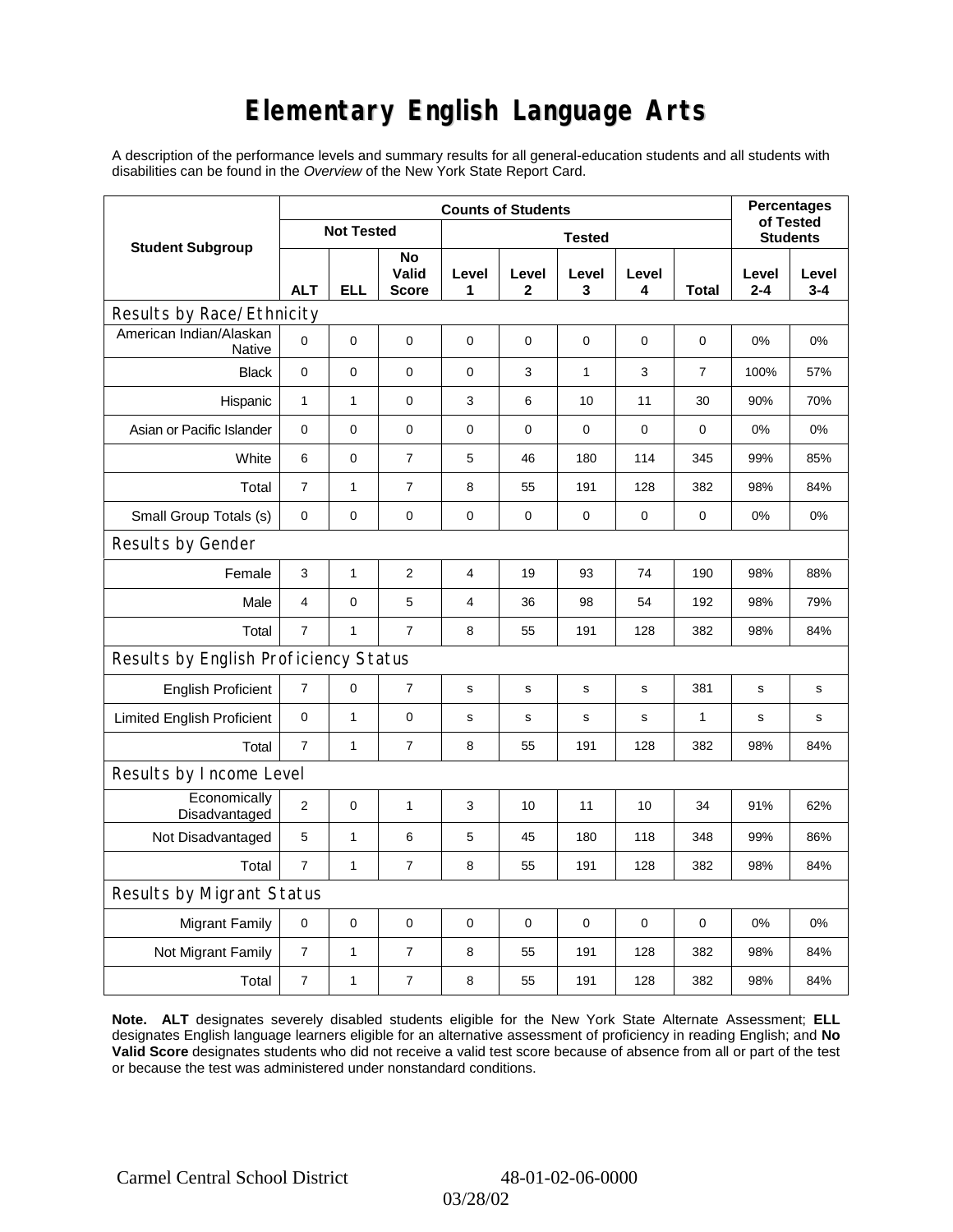# **Elementary Mathematics**

A description of the performance levels and summary results for all general-education students and all students with disabilities can be found in the *Overview* of the New York State Report Card.

|                                          | <b>Counts of Students</b> |                   |                             |                |             |                 |                |              | <b>Percentages</b><br>of Tested |                  |
|------------------------------------------|---------------------------|-------------------|-----------------------------|----------------|-------------|-----------------|----------------|--------------|---------------------------------|------------------|
| <b>Student Subgroup</b>                  |                           | <b>Not Tested</b> |                             |                |             | <b>Students</b> |                |              |                                 |                  |
|                                          | <b>ALT</b>                | <b>ELL</b>        | No<br>Valid<br><b>Score</b> | Level<br>1     | Level<br>2  | Level<br>3      | Level<br>4     | Total        | Level<br>$2 - 4$                | Level<br>$3 - 4$ |
| Results by Race/Ethnicity                |                           |                   |                             |                |             |                 |                |              |                                 |                  |
| American Indian/Alaskan<br><b>Native</b> | 0                         | $\mathbf 0$       | $\mathbf 0$                 | 0              | 0           | 0               | 0              | 0            | 0%                              | 0%               |
| <b>Black</b>                             | 0                         | 0                 | $\pmb{0}$                   | $\pmb{0}$      | $\mathbf 0$ | $\overline{4}$  | $\overline{2}$ | 6            | 100%                            | 100%             |
| Hispanic                                 | $\mathbf{1}$              | $\mathbf{1}$      | $\mathbf 0$                 | 0              | 5           | 12              | 11             | 28           | 100%                            | 82%              |
| Asian or Pacific Islander                | $\mathbf 0$               | 0                 | $\mathbf 0$                 | $\pmb{0}$      | $\mathbf 0$ | 0               | $\mathbf 0$    | $\mathbf 0$  | 0%                              | 0%               |
| White                                    | $\overline{7}$            | 0                 | $\mathbf{1}$                | 5              | 38          | 192             | 114            | 349          | 99%                             | 88%              |
| Total                                    | 8                         | $\mathbf{1}$      | $\mathbf{1}$                | 5              | 43          | 208             | 127            | 383          | 99%                             | 87%              |
| Small Group Totals (s)                   | 0                         | 0                 | $\mathbf 0$                 | $\pmb{0}$      | $\mathbf 0$ | 0               | 0              | 0            | 0%                              | 0%               |
| Results by Gender                        |                           |                   |                             |                |             |                 |                |              |                                 |                  |
| Female                                   | 3                         | $\mathbf{1}$      | $\pmb{0}$                   | $\overline{c}$ | 23          | 107             | 59             | 191          | 99%                             | 87%              |
| Male                                     | 5                         | 0                 | $\mathbf{1}$                | 3              | 20          | 101             | 68             | 192          | 98%                             | 88%              |
| Total                                    | 8                         | 1                 | $\mathbf{1}$                | 5              | 43          | 208             | 127            | 383          | 99%                             | 87%              |
| Results by English Proficiency Status    |                           |                   |                             |                |             |                 |                |              |                                 |                  |
| <b>English Proficient</b>                | 8                         | 0                 | $\mathbf{1}$                | $\mathbf s$    | S           | s               | s              | 382          | s                               | $\mathbf s$      |
| <b>Limited English Proficient</b>        | 0                         | $\mathbf{1}$      | $\pmb{0}$                   | s              | $\mathbf S$ | s               | s              | $\mathbf{1}$ | s                               | s                |
| Total                                    | 8                         | $\mathbf{1}$      | $\mathbf{1}$                | 5              | 43          | 208             | 127            | 383          | 99%                             | 87%              |
| Results by Income Level                  |                           |                   |                             |                |             |                 |                |              |                                 |                  |
| Economically<br>Disadvantaged            | $\overline{2}$            | 0                 | $\mathbf 0$                 | 2              | 6           | 18              | 8              | 34           | 94%                             | 76%              |
| Not Disadvantaged                        | 6                         | 1                 | $\mathbf{1}$                | 3              | 37          | 190             | 119            | 349          | 99%                             | 89%              |
| Total                                    | 8                         | 1                 | $\mathbf{1}$                | 5              | 43          | 208             | 127            | 383          | 99%                             | 87%              |
| Results by Migrant Status                |                           |                   |                             |                |             |                 |                |              |                                 |                  |
| <b>Migrant Family</b>                    | $\pmb{0}$                 | 0                 | $\pmb{0}$                   | $\pmb{0}$      | $\mathbf 0$ | 0               | 0              | $\mathbf 0$  | 0%                              | 0%               |
| Not Migrant Family                       | 8                         | $\mathbf{1}$      | $\mathbf{1}$                | 5              | 43          | 208             | 127            | 383          | 99%                             | 87%              |
| Total                                    | 8                         | 1                 | $\mathbf{1}$                | 5              | 43          | 208             | 127            | 383          | 99%                             | 87%              |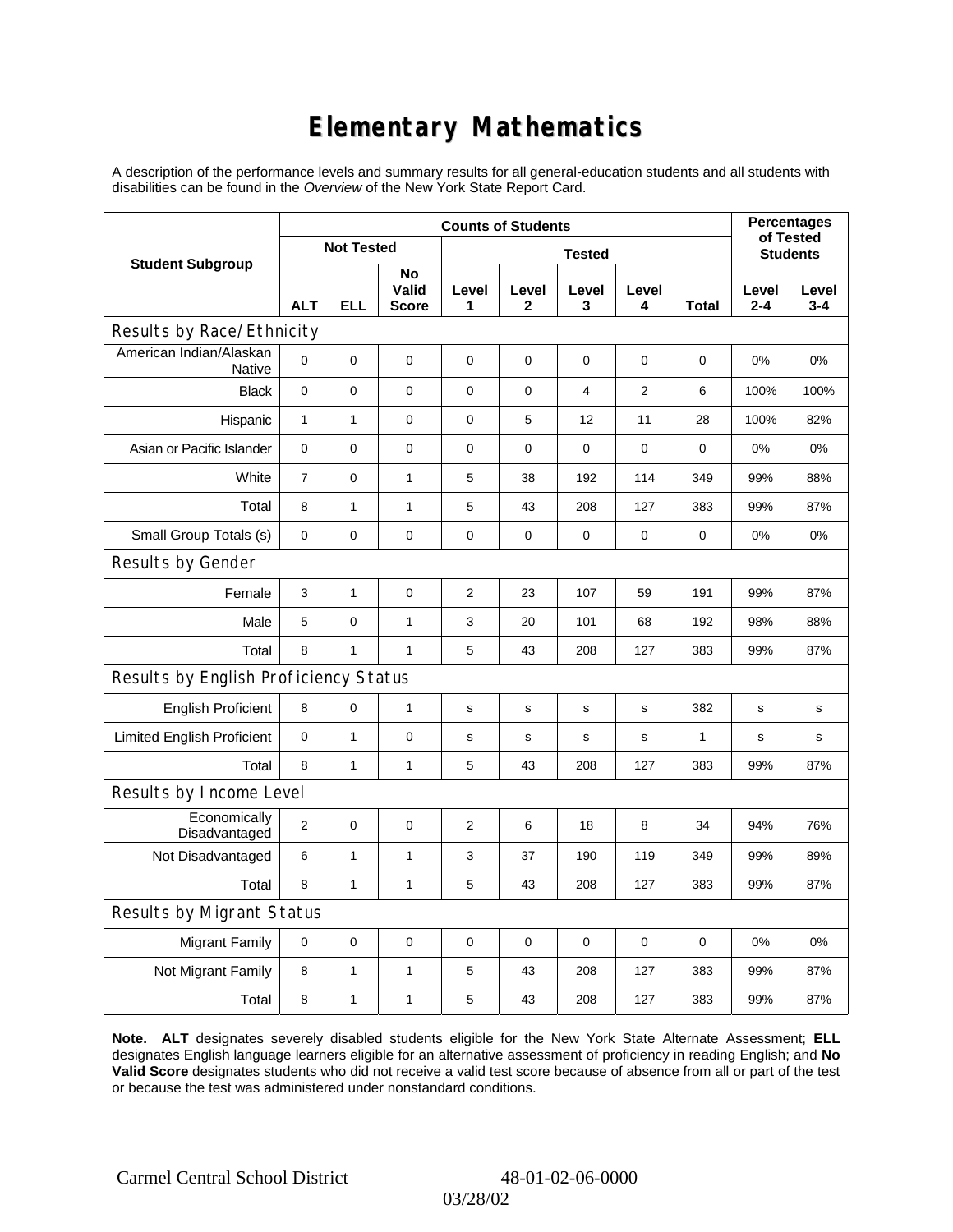### **Middle-Level English Language Arts**

A description of the performance levels and summary results for all general-education students and all students with disabilities can be found in the *Overview* of the New York State Report Card.

|                                       | <b>Counts of Students</b> |                   |                             |                |                       |                  |                 |              | <b>Percentages</b><br>of Tested |                  |
|---------------------------------------|---------------------------|-------------------|-----------------------------|----------------|-----------------------|------------------|-----------------|--------------|---------------------------------|------------------|
| <b>Student Subgroup</b>               |                           | <b>Not Tested</b> |                             |                |                       |                  | <b>Students</b> |              |                                 |                  |
|                                       | <b>ALT</b>                | <b>ELL</b>        | No<br>Valid<br><b>Score</b> | Level<br>1     | Level<br>$\mathbf{2}$ | Level<br>3       | Level<br>4      | <b>Total</b> | Level<br>$2 - 4$                | Level<br>$3 - 4$ |
| Results by Race/Ethnicity             |                           |                   |                             |                |                       |                  |                 |              |                                 |                  |
| American Indian/Alaskan<br>Native     | $\mathbf 0$               | 0                 | $\mathbf 0$                 | $\mathbf 0$    | 0                     | $\mathbf 0$      | 0               | 0            | 0%                              | 0%               |
| <b>Black</b>                          | $\mathbf 0$               | 0                 | $\mathbf 0$                 | $\pmb{0}$      | 8                     | $\mathbf{1}$     | 0               | 9            | 100%                            | 11%              |
| Hispanic                              | 0                         | 0                 | $\mathbf{1}$                | 5              | 11                    | 6                | 3               | 25           | 80%                             | 36%              |
| Asian or Pacific Islander             | $\mathbf{1}$              | $\overline{2}$    | $\pmb{0}$                   | $\pmb{0}$      | $\mathbf{2}$          | $\overline{2}$   | $\overline{2}$  | 6            | 100%                            | 67%              |
| White                                 | 9                         | 0                 | 9                           | 6              | 97                    | 153              | 77              | 333          | 98%                             | 69%              |
| Total                                 | 10                        | $\overline{2}$    | 10                          | 11             | 118                   | 162              | 82              | 373          | 97%                             | 65%              |
| Small Group Totals (s)                | $\mathbf 0$               | 0                 | $\pmb{0}$                   | $\mathbf 0$    | 0                     | $\boldsymbol{0}$ | 0               | 0            | 0%                              | 0%               |
| Results by Gender                     |                           |                   |                             |                |                       |                  |                 |              |                                 |                  |
| Female                                | $\overline{4}$            | 0                 | 6                           | 3              | 43                    | 88               | 51              | 185          | 98%                             | 75%              |
| Male                                  | 6                         | $\overline{2}$    | 4                           | 8              | 75                    | 74               | 31              | 188          | 96%                             | 56%              |
| Total                                 | 10                        | $\overline{2}$    | 10                          | 11             | 118                   | 162              | 82              | 373          | 97%                             | 65%              |
| Results by English Proficiency Status |                           |                   |                             |                |                       |                  |                 |              |                                 |                  |
| <b>English Proficient</b>             | 9                         | 0                 | 10                          | s              | s                     | s                | s               | 372          | s                               | $\mathbf s$      |
| <b>Limited English Proficient</b>     | $\mathbf{1}$              | $\overline{2}$    | $\pmb{0}$                   | s              | s                     | ${\tt S}$        | s               | $\mathbf{1}$ | s                               | s                |
| Total                                 | 10                        | $\overline{2}$    | 10                          | 11             | 118                   | 162              | 82              | 373          | 97%                             | 65%              |
| Results by Income Level               |                           |                   |                             |                |                       |                  |                 |              |                                 |                  |
| Economically<br>Disadvantaged         | $\mathbf 0$               | $\mathsf 0$       | $\overline{2}$              | 4              | 10                    | 13               | 2               | 29           | 86%                             | 52%              |
| Not Disadvantaged                     | 10                        | $\overline{2}$    | 8                           | $\overline{7}$ | 108                   | 149              | 80              | 344          | 98%                             | 67%              |
| Total                                 | 10                        | 2                 | 10                          | 11             | 118                   | 162              | 82              | 373          | 97%                             | 65%              |
| Results by Migrant Status             |                           |                   |                             |                |                       |                  |                 |              |                                 |                  |
| <b>Migrant Family</b>                 | $\mathbf 0$               | 0                 | 0                           | $\mathbf 0$    | $\mathbf 0$           | $\mathbf 0$      | 0               | $\mathbf 0$  | 0%                              | 0%               |
| Not Migrant Family                    | 10                        | 2                 | 10                          | 11             | 118                   | 162              | 82              | 373          | 97%                             | 65%              |
| Total                                 | 10                        | 2                 | 10                          | 11             | 118                   | 162              | 82              | 373          | 97%                             | 65%              |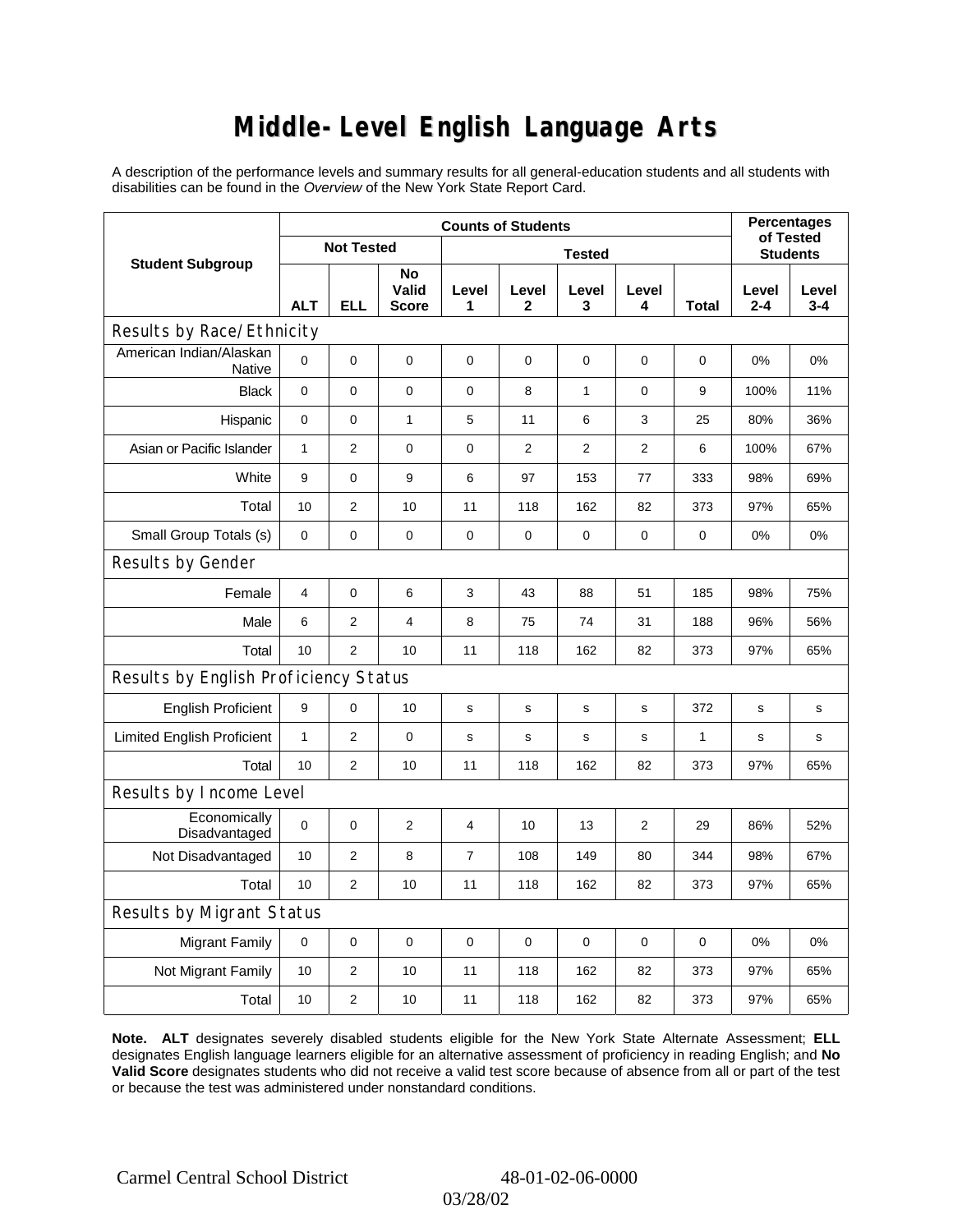### **Middle-Level Mathematics**

A description of the performance levels and summary results for all general-education students and all students with disabilities can be found in the *Overview* of the New York State Report Card.

|                                       | <b>Counts of Students</b> |                   |                                    |             |                       |                  |                |                 |                  | <b>Percentages</b><br>of Tested |  |
|---------------------------------------|---------------------------|-------------------|------------------------------------|-------------|-----------------------|------------------|----------------|-----------------|------------------|---------------------------------|--|
| <b>Student Subgroup</b>               |                           | <b>Not Tested</b> |                                    |             |                       |                  |                | <b>Students</b> |                  |                                 |  |
|                                       | <b>ALT</b>                | <b>ELL</b>        | <b>No</b><br>Valid<br><b>Score</b> | Level<br>1  | Level<br>$\mathbf{2}$ | Level<br>3       | Level<br>4     | <b>Total</b>    | Level<br>$2 - 4$ | Level<br>$3 - 4$                |  |
| Results by Race/Ethnicity             |                           |                   |                                    |             |                       |                  |                |                 |                  |                                 |  |
| American Indian/Alaskan<br>Native     | $\Omega$                  | 0                 | $\mathbf 0$                        | $\mathbf 0$ | $\mathbf 0$           | 0                | 0              | 0               | $0\%$            | 0%                              |  |
| <b>Black</b>                          | $\mathbf 0$               | 0                 | $\pmb{0}$                          | 3           | 5                     | $\mathbf{1}$     | 0              | 9               | 67%              | 11%                             |  |
| Hispanic                              | 0                         | 0                 | 1                                  | 7           | 8                     | 9                | 1              | 25              | 72%              | 40%                             |  |
| Asian or Pacific Islander             | $\mathbf{1}$              | 0                 | $\mathbf{1}$                       | 1           | $\mathbf{1}$          | $\overline{2}$   | 3              | $\overline{7}$  | 86%              | 71%                             |  |
| White                                 | 9                         | 0                 | 15                                 | 51          | 122                   | 124              | 30             | 327             | 84%              | 47%                             |  |
| Total                                 | 10                        | 0                 | 17                                 | 62          | 136                   | 136              | 34             | 368             | 83%              | 46%                             |  |
| Small Group Totals (s)                | $\mathbf 0$               | 0                 | 0                                  | 0           | 0                     | 0                | 0              | 0               | 0%               | 0%                              |  |
| Results by Gender                     |                           |                   |                                    |             |                       |                  |                |                 |                  |                                 |  |
| Female                                | $\overline{4}$            | 0                 | $\overline{7}$                     | 28          | 76                    | 66               | 14             | 184             | 85%              | 43%                             |  |
| Male                                  | 6                         | 0                 | 10                                 | 34          | 60                    | 70               | 20             | 184             | 82%              | 49%                             |  |
| Total                                 | 10                        | 0                 | 17                                 | 62          | 136                   | 136              | 34             | 368             | 83%              | 46%                             |  |
| Results by English Proficiency Status |                           |                   |                                    |             |                       |                  |                |                 |                  |                                 |  |
| <b>English Proficient</b>             | 9                         | $\mathsf 0$       | 16                                 | s           | s                     | s                | s              | 366             | s                | $\mathbf s$                     |  |
| <b>Limited English Proficient</b>     | $\mathbf{1}$              | 0                 | $\mathbf{1}$                       | s           | s                     | $\mathbf S$      | s              | 2               | s                | s                               |  |
| Total                                 | 10                        | 0                 | 17                                 | 62          | 136                   | 136              | 34             | 368             | 83%              | 46%                             |  |
| Results by Income Level               |                           |                   |                                    |             |                       |                  |                |                 |                  |                                 |  |
| Economically<br>Disadvantaged         | $\mathbf 0$               | 0                 | 3                                  | 13          | 6                     | $\overline{7}$   | $\overline{2}$ | 28              | 54%              | 32%                             |  |
| Not Disadvantaged                     | 10                        | 0                 | 14                                 | 49          | 130                   | 129              | 32             | 340             | 86%              | 47%                             |  |
| Total                                 | 10                        | 0                 | 17                                 | 62          | 136                   | 136              | 34             | 368             | 83%              | 46%                             |  |
| <b>Results by Migrant Status</b>      |                           |                   |                                    |             |                       |                  |                |                 |                  |                                 |  |
| <b>Migrant Family</b>                 | $\mathbf 0$               | 0                 | $\pmb{0}$                          | 0           | 0                     | $\boldsymbol{0}$ | 0              | 0               | 0%               | 0%                              |  |
| Not Migrant Family                    | 10                        | 0                 | 17                                 | 62          | 136                   | 136              | 34             | 368             | 83%              | 46%                             |  |
| Total                                 | 10                        | 0                 | 17                                 | 62          | 136                   | 136              | 34             | 368             | 83%              | 46%                             |  |